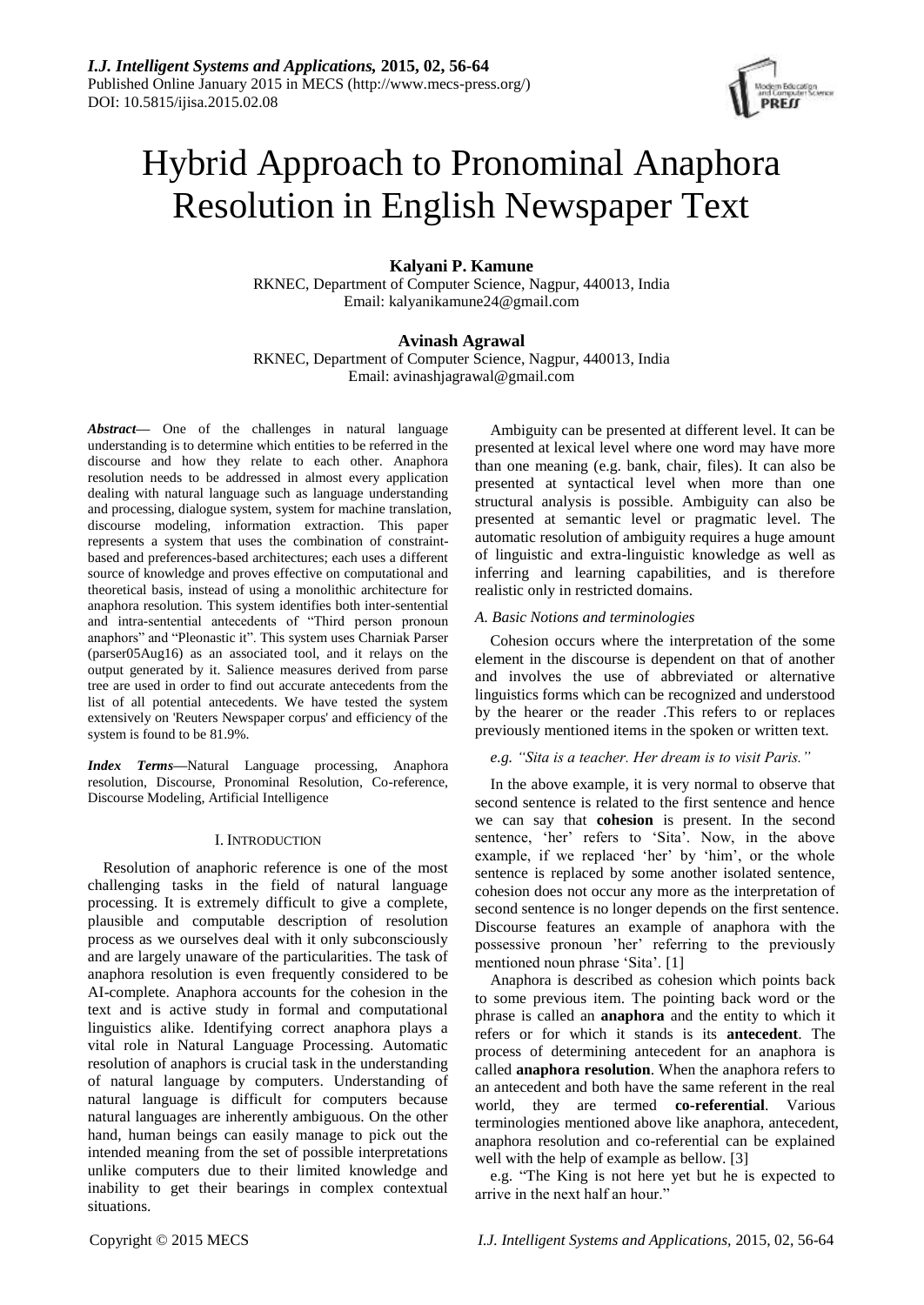In the above example, the pronoun 'he' is an anaphora, 'the king' is its antecedent and 'he' and 'the king' are coreferential. Here in this example, antecedent is a noun phrase instead of noun.

Hence, we can say that co-reference is an act of picking out the same referent in the real world. It may be possible that in some examples, a specific anaphora and more than one of the preceding(or following) noun phrases may be co-referential thus forming a coreferential chain of entities which have the same referent. **Co-referential chains** partition discourse entities into equivalence classes.

*e.g. 'Sophia Loren says she will always be grateful to Bono. The actress revealed that the U2 singer helped her calm down when she became scared by a thunderstorm while traveling on a plane."*

In the above example, Sophia Loren, she (from the first sentence), the actress, her and she (second sentence) are co-referential. Co-referential chain partitions discourse entities into equivalence classes. Hence, in above example, co-referential chain can be singled out: {Sophia Loren, she, the actress, her, she}, {Bono, the U2 singer}, {a thunderstorm}, {a plane}.

# *B. Types of anaphora*

The varieties of anaphora are based on the different types of words which refer back to(or replace) a previously mentioned item like Pronominal anaphora, Pleonastic IT, Lexical Noun-phrase anaphora, Zero anaphora, Noun anaphora, Verb anaphora, Adverb anaphora. Depending on the location of the antecedent, inter-sentential (sentence) anaphora and intra-sentential (discourse) anaphora can be observed. Intra-sentential anaphora arises if the anaphora and its antecedent are present in the same sentence. On the other hand, intersentential anaphora is exhibited when antecedent is in a different sentence from the anaphora. Reflexive pronouns are the typical example of inter-sentential anaphora. Possessive pronouns can often be used as intra-sentential anaphora too, and can even be located in the same clause as anaphor. In contrast, personal pronouns and noun phrases acting as intra-sentential anaphoras usually have their antecedents located in the preceding clause of the same complex sentence. The distinction between intrasentential and inter-sentential anaphora is of practical importance for the design of an anaphora resolution algorithm. Syntax constraints could play a key role in the resolution of intra-sentential anaphors.

The remainder of this paper is organized as follows. In section II, we present the issues in anaphora resolution. In Section III, we represent the related work. Section IV states the hybrid approach for anaphora resolution system. Section V explains the system architecture. Section VI shows the system implementation in detail. Section VII shows the Evaluation environment and the results.

## II. SSUES IN ANAPHOR RESOLUTION

Basically, there are two main approaches for resolving anaphora: (1) Traditional Approach which usually depends upon linguistics knowledge, and (2) the Discourse-oriented Approach, here the researcher tries to model complex discourse structure and then uses structures for the process of anaphora resolution. Traditional approaches apply linguistics knowledge, in the way of "Preferences" and "Constraints", in which systems can be proposed as a technique for combining various information sources. Traditional approaches are mainly works in basic three steps as: (1) Deciding search limit or anaphoric accessibility space, (2) apply various constraints, and then (3) apply preferences. [4]

## *A. Search limit or Anaphoric Accessibility Space:*

This represents a limit for searching all possible candidate antecedents for a particular anaphora. System defines the text segments within which antecedent for a particular anaphora can be found. Finding 'Anaphoric Accessibility Space' is a very crucial phase in the process of anaphora resolution. Because, small search limit results in the exclusion of valid antecedents and too broad search limit results in large candidate lists, which ultimately results in erroneous anaphora resolution. Generally, search limit or 'Anaphoric Accessibility Space' is defined as 'n' previous sentence to anaphora, where value of 'n' varies according to the kind of anaphora. According to Ruslan Mitkov (2008), the ideal anaphora resolution system, value of 'n' is 17 i.e. System check 17 sentences away from the sentence in which anaphora is present. 'Anaphoric Accessibility Space' is predefined by the developer, if any anaphoric word is recognized by the system then list of all possible candidates for antecedent within the predefined search limit is found out for that particular anaphora.[12]

## *B. Constraints*

After getting the list of all possible antecedents, several constraints are applied for removing the incompatible antecedent. Usually, constraints hold certain conditions that must be fulfilled by the candidate antecedent, if it fails, then candidate will not be considered possible antecedents for the anaphor. Various information like syntactical, semantic, morphological, and lexical are used to define various constraints.

#### *C. Preferences*

After removing all incompatible candidates for antecedent, if the remaining list of antecedent contains more than one antecedent, then preferences are applied for selecting only one potential antecedent. Preference system must be developed by keeping in mind that only a single candidate must remain at the end of process. And these final candidates given by the preference system will be considered as a potential candidate for that particular anaphora. Various information like syntactical, semantic, morphological, and lexical are used to define preference system.

A text contains linguistic data in many forms such as syntactic parallelism, antecedent proximity, gender and number agreement, lexical repetition or c-command restrictions which plays a vital role in the anaphora resolution process. Various methodologies such as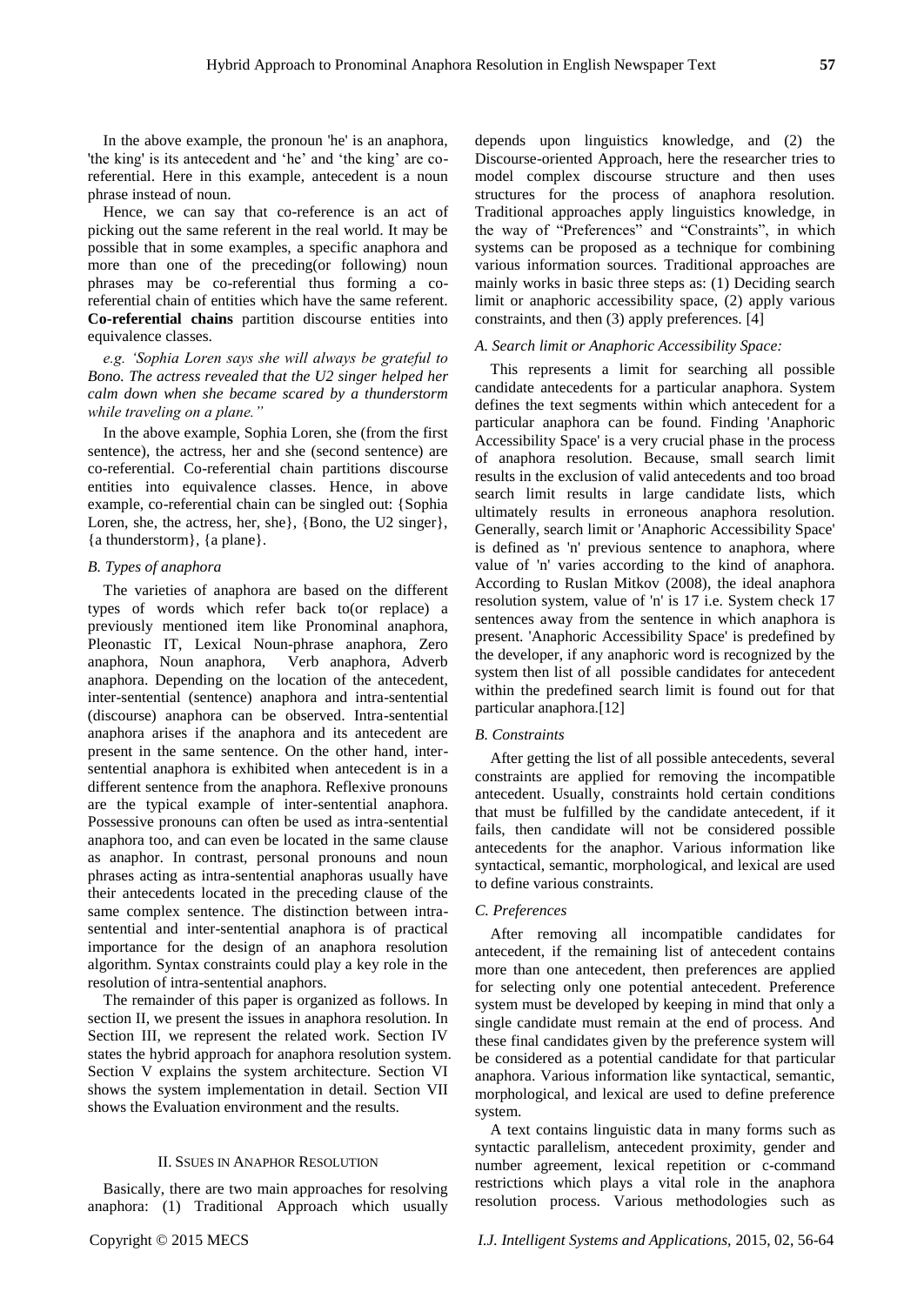statistical and probabilistic models, Knowledge-poor solutions, using corpus-driven methodologies are preferred for resolving anaphora. Opposite to the pure statistical model, some strategic approaches have also been proposed for tracking the antecedent, which can be formalized in terms of rules based on 'preferences' and 'constraints'. Such strategic approach usually combines of 'constraints' and 'preferences'.

The working of anaphora resolution system relies on the set of various anaphora resolution factors. These factors can be either "eliminating" i.e. it does not count some candidates from the list of all possible candidates or "preferential" i.e. it gives more preference to some candidates than remaining candidates. Partition of anaphora resolution factors into preferences and constraints is responsible for the preferences-based and constraints-based architecture in anaphora resolution. Instead of using single preferences-based or constraintsbased architecture, in our system we have used the combination of preferences-based and constraints-based architecture, in order to get the more efficient results. We have used this architecture for our system because study shows that anaphora resolution systems based on constraints and preferences can give a successful result when applied to non-dialogue texts.

## III. RELATED WORK

The process of anaphora resolution system traditionally relays on the syntactic, semantic, or pragmatic knowledge in order to identify the antecedent of an anaphor. In this research domain, the first syntax-oriented method proposed was Hobbs' algorithm in 1976. Hobbs' algorithm checks number and gender agreement between candidates' antecedent and a specified anaphora from the outcomes of the syntactic tree.

A statistical approach was introduced by Dagan and Itai in 1990, in which an automatic scheme for collecting statistics on co-occurrence patterns in a large corpus is presented. System uses the corpus information in order to disambiguate pronouns. System uses the semantic constraints in order to disambiguate anaphora references and syntactic ambiguities. It uses the statistical feature of the co-occurrence patterns obtained from the corpus in order to find out the antecedent. In the co-occurrence patterns, the antecedent candidates having highest frequency are selected to match the anaphor.[5]

In 1994, Lappin and Leass proposed RAP (Resolution of Anaphora Procedure) algorithm, which is applied to the syntactic representations generated by McCord's Slot Grammar parser, and relies on salience measures derived from syntactic structure. Working of RAP algorithm relays only on the syntactic representations generated by parser, it does not use any semantic information or real world knowledge in choose accurate candidate among the list of all potential candidate antecedents. An intrasentential syntactic filter is used for removing anaphoric dependence of a pronoun on an N P on syntactic grounds. A morphological filter is used for removing anaphoric dependence of a pronoun on an NP due to non-agreement of person, number, or gender features. A procedure for identifying pleonastic pronouns is also proposed. An anaphor binding algorithm is sued for identifying lexical anaphor. It also assigns salience weight to find out the final antecedent from the list of all possible antecedents. [11]

Baldwin in 1997 represents a high precision pronoun resolution system. System resolves pronouns only when it satisfies very high confidence rules. Nature of the systems is largely domain independent and reflects processing strategies used by humans for general language comprehension. The system assumes that there is a sub-class of anaphora that does not require general purpose reasoning. The system requires information like sentence detection, part-of-speech tagging, simple noun phrase recognition, basic semantic category information like, gender, number, and in one configuration, partial parse trees. In circumstances of ambiguity, system will not resolve a pronoun. [2]

A robust and knowledge-poor approach for resolving anaphora in technical manuals is proposed by Mitkov in 1998. The text of technical manuals are pre-processed by a part-of-speech tagger and then allowed to check against agreement and for a number of antecedent indicators. Each antecedent indicator assigns score to the candidates' noun phrase and the candidate with the highest score is selected as the antecedent. It can also be applied to the various languages like English, Polish, and Arabic.[8]

By Denber in 1998, the anaphora resolution is achieved by using WordNet ontology and heuristic rules. An algorithm called Anaphora Matcher (AM) identifies both intra-sentential and inter-sentential antecedents of anaphors. By using the hierarchical relation of nouns and verbs in the surrounding context, it founds the information about animacy. They use the anaphora accessibility space of 2 sentences. [6]

In 1999, Claire Cardie and Kiri Wagstaff proposed unsupervised algorithm. They treated the co-reference resolution as a clustering task. It provides a mechanism for coordinating the application of context-independent and context-dependent constraints and preferences for accurate partitioning of noun phrases into co-reference equivalence classes. [4]

In 2001, Mitkov represented that the comparative evaluation for resolving anaphora has to be performed using the same pre-processing tools and on the same set of data. They proposed an evaluation environment for comparing anaphora resolution algorithms which is illustrated by presenting the results of the comparative evaluation on the basis of several evaluation measures. Evaluation workbench for anaphora resolution proposed by them alleviates a long-standing weakness in the field of anaphora resolution: the inability to consistently and fairly compare anaphora resolution algorithms due to the difference of evaluation data used, and also because of the diversity of pre-processing tools used by each system. [9]

In 2002, Mitkov referred the system as the MARS which operates in full automatic mode. The system presented a new, advanced and completely revamped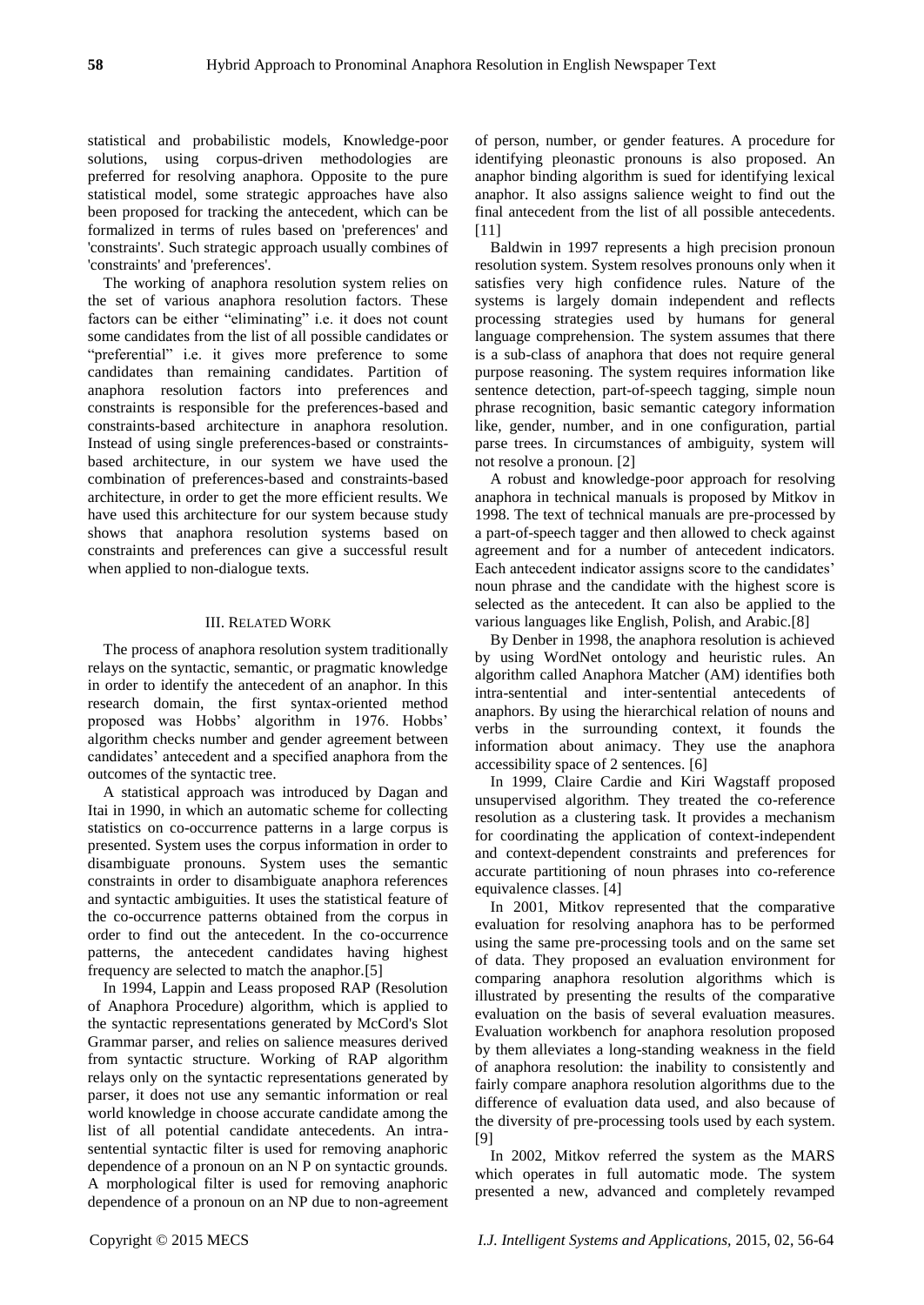version of Mitkov's knowledge-poor approach for anaphora resolution. MARS include three new indicators like Boost Pronoun, Syntactic Parallelism and Frequent Candidates. [10]

# IV. HYBRID APPROACH FOR PRONOMINAL ANAPHORA **RESOLUTION**

If we resolve anaphora correctly, it significantly increases the performance of the downstream Natural Language Processing applications. Hence, to address this problem of resolving anaphora correctly, we have implemented a Java-based system which uses a hybrid approach for resolving anaphora. A system used for identifying both inter-sentential and intra-sentential antecedents of third person pronouns in their nominative, accusative or possessive case and pleonastic anaphora. In our system, we have consider the search limit/ Anaphoric Accessibility Space of 3 sentences, hence for any anaphora, system will find all the potential antecedents from the 3 sentences preceding the sentence in which anaphora is present, including the sentence in which anaphora is present. System uses Charniak parser (parser05Aug16) as an associated tool, and it relays on the output generated by it.

Instead of using a single monolithic architecture, system uses the hybrid approach which combines constraint-based and preferences-based architectures System read text file as an input and gives it to the sentence splitter. Sentence Splitter used by the system as an associated tool to split the sentences and put the tags like  $\langle S \rangle$ and $\langle S \rangle$  before and after each sentence respectively, according to the requirement of the parser. The output generated by the sentence splitter is then given to the parser05aug16 for further processing. A Syntactic representation is generated by the parser called as parse tree. This syntactic representation created by the parser plays a vital role for the further processing. Next step is to create the list of anaphora and antecedent. Now, each anaphora form a pair with all the potential antecedents comes in its Anaphoric Accessibility Space i.e. Within 3 sentence from the sentence in which anaphora is presented. For each pronouns and noun phrase in each pair find agreement features (Number, People and Gender). Each created pair of anaphora and noun phrases is then checks for the agreement feature (Person, Gender, Number) in agreement filter. If the given pair fulfills the agreement feathers then allows passing for the further processing, else pair is discarded by the system. The resulted pairs are then filtered through further filtering process to get the correct antecedent for the anaphora.

All the information required by the system is not used generated by the parser, system have to extract certain required information from the output generated by the parser. Next step is to derive required salience measures from parse tree, which is used for the further processing. Apply "Pleonastic Pronoun Filter" to find pleonastic pronouns (It will take "List of Anaphors" as an input). Apply 'Personal Pronoun Filter' for resolving 'Third person Pronouns', which will take list of noun phrases and pronoun as input. Potential Candidates for antecedent are ranked by their "salience weights" and the top one is proposed as the accurate antecedent. Generate output as "Co-referential Pair".



Fig. 1. System Architecture

## V. SYSTEM ARCHITECTURE

Instead of using a single monolithic architecture, system uses the hybrid approach which combines constraint-based and preferences-based architectures, as shown in the Fig. 1 System takes input in the form of text files and assigns control to the sentence splitter. Sentence splitter spits the sentences and assigns tags in the beginning and end of each sentence as per required by the parser. Output of the sentence splitter is then given to the parser. Parser used by the system is Charniak's Parser (parser05Aug16) which tags the text and generates parse tree. From the syntactic structural generated by the parser, system generates two lists of anaphora and noun phrases. From the list of pronoun and noun phrases, all possible pairs of anaphora and antecedents are generated. Each

Copyright © 2015 MECS *I.J. Intelligent Systems and Applications,* 2015, 02, 56-64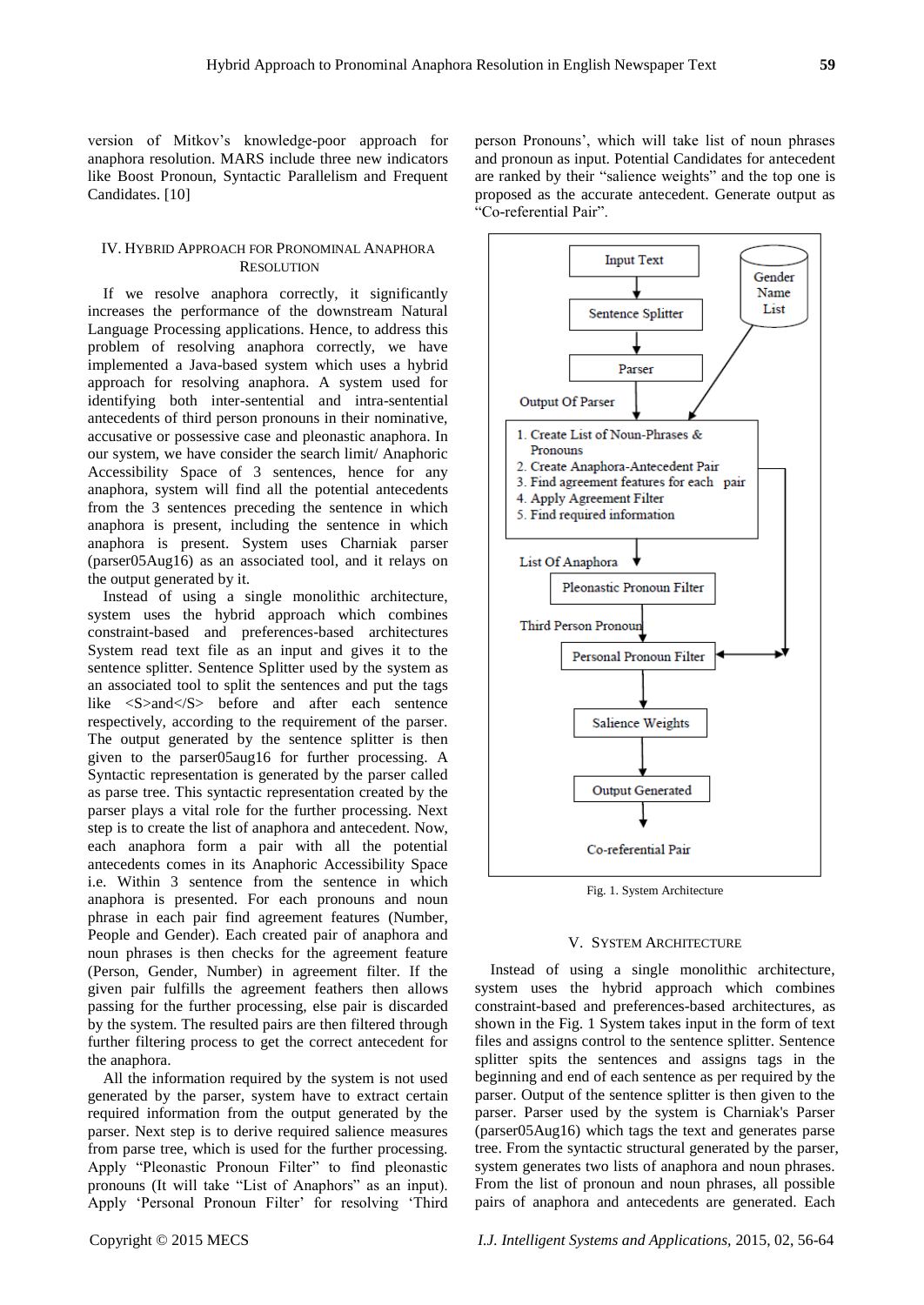pair is then filtered through agreement filter which checks for compatibility of each pair on the basis of agreement features. All the information required by the system is not generated by the parser; hence remaining required information is evaluated by the system for the further processing. Next step is to apply pleonastic pronoun filter which will take list of anaphora as an input. After applying pleonastic filter, personal pronoun filter is applied; it considers the list of anaphora and list of noun phrase created by the system. There is a possibility of having more than one potential candidate antecedent for a particular anaphora. So, from the list of all potential candidate antecedents, final antecedent is chosen with the help of salience weight. The architecture of "Pronominal Anaphora Resolution" is given in Fig. 1 in the pictorial form bellow.

#### VI. SYSTEM IMPLEMENTATION

## *A. Sentence Spitter*

We take input text and apply Sentence Splitter in order to generate output expected by the Charniak parser. This we use in our system in order to generate parse tree. As the Charnaik Parser expects sentence boundaries to be marked, Sentence Splitter splits sentences as well as apply tags like  $\langle S \rangle$  and  $\langle S \rangle$ , before and after the sentence respectively. We are providing a rule based sentence splitter that efficiently handles input text. It checks text for sentence-ending punctuations like period (.), question mark (?), exclamation mark (!), quotation mark ("") and finally deciding whether to split the sentence there.

Consider bellow example in order to understand the working of sentence splitter.

"As reported, Forrest Gold owns two mines in Western. Australia produces combined 37,000 ounces of gold a year. It also owns an undeveloped gold project."

The output generated by the sentence splitter while considering above example can be given as follows:

<S>As reported, Forrest Gold owns two mines in Western Australia produces combined 37,000 ounces of gold a year.  $\langle S \rangle$ 

 $\langle S \rangle$  It also owns an undeveloped gold project.  $\langle S \rangle$ 

# *B.Parser*

System uses the publicly available "knowledge rich" Charniak parser (**parser05Aug16**), as input. A parser takes output generated by the 'sentence splitter' as an input and builds a data structure– often some kind of parse tree– giving a structural representation of the input, and checks for correct syntax in the process. All the information required by the system is not given by the parser; system recovers them by using structure information of the verb/noun phrases. Sample output generated by it is shown in Fig. 2.

# *C.List Of Anaphora and Antecedents*

With the help of "Tagged Text" given as an output by the parser, we create two lists as follows:-

- A list of all noun phrases in the input text and
- A list of resolvable anaphors.

|                       | <b>Input:</b> $\langle s \rangle$ ("She'll work at the company.") $\langle s \rangle$ |
|-----------------------|---------------------------------------------------------------------------------------|
| Output:               |                                                                                       |
|                       | $(S1$ (PRN $(-LRB - LRB)$ )                                                           |
| $(S(\gamma, \gamma))$ |                                                                                       |
| (NP (PRP She))        |                                                                                       |
| (VP(MD'll)            |                                                                                       |
|                       | $(VP (VB work) (PP (IN at) (NP (DT the)))$                                            |
| (NN company)))))      |                                                                                       |
| (.)                   |                                                                                       |
| ("")                  |                                                                                       |
| (-RRB- -RRB-)))       |                                                                                       |

Fig. 2. Parser Output

## *D.Pairing*

After getting the list of noun phrases and anaphora from the above step, pairing is done within a small sentence window/ Search Limit/ Anaphoric Accessibility Space. Each anaphor is paired with all noun phrases within a small sentence window. Whereas in a given system we are considering a sentence window of 3 sentences i.e. system only considers noun phrases contained within three sentences preceding the anaphor and those in the sentence where the anaphor resides.

## *E.Agreement features and Agreement Filter*

For each anaphora and noun phrase obtained from the created list of anaphora and noun phrases, we find agreement features like Number, People and Gender. To find the agreement features of pronouns/anaphora is straightforward as they are reflected in the pronouns themselves. But it is complicated to find out Agreement features for other noun phrases.

*Number*: For singular noun phrases the number feature is set as 'true' and for plural noun phrases set it as 'false'. Inspect the tag of the verb phrase, if a noun phrase is found to be agent of a verb phrase. Otherwise, inspect the tag of the noun phrase. Check if the noun phrase has more than one word, if it contains more than one word the existence of the word 'and' or the tag of the phrase's head either can consider to find whether the phrase's number is singular or plural. This feature remains 'unknown' if all these methods fail.

*People*: In this section, system finds that whether the noun phrase is first person pronoun, second person pronoun, or third person pronoun. By default people feature is considered to be "third". This feature is set as "first", for a plural noun phrase, if in its accusative or nominative case it contains a first person pronoun. If in the nominative/accusative case of noun phrase, second person pronoun is present, the feature is set as "second". This feature remains 'unknown' if all these methods fail.

*Gender:* English is not so discriminate but in addition to vast majority of neuter words, number of nouns are masculine or feminine or both and failing to identify the gender of such type of words and hence, it can easily lead to errors in resolving anaphora.An extra knowledge base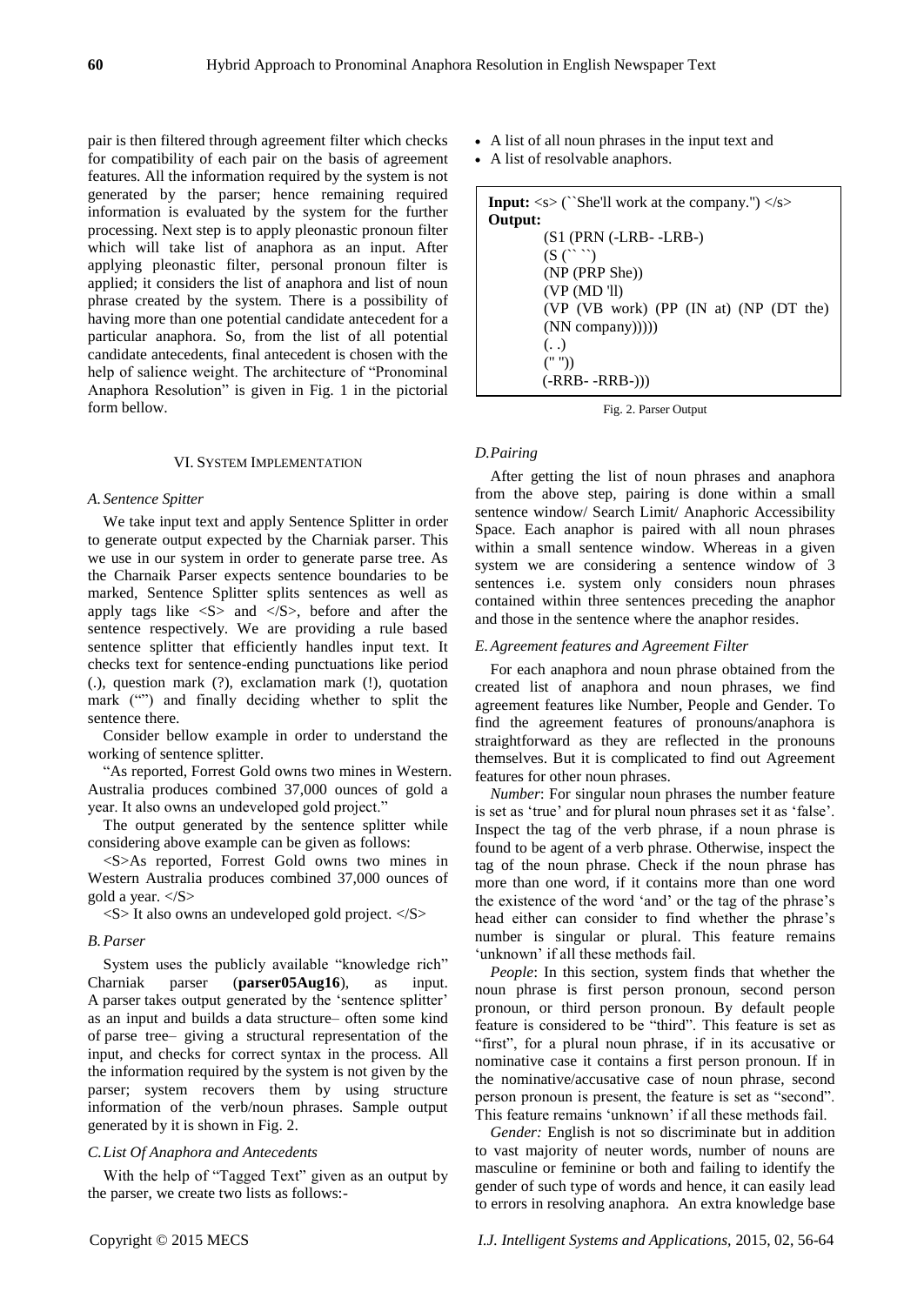is required to resolve this constrain*.* Two Gender name lists (male and female) are used to detect the gender feature of noun phrases. Once the string of the noun phrase is found in one of these lists, its gender feature is set accordingly. Otherwise, it remains "unknown": there is no default value for gender. Gender Filter requires gender information about anaphora and its antecedent.

*Agreement Filter*

We get number of pairs of noun and pronoun from the list of noun phrase and pronoun phrase, which are then allowed to filter through 'Agreement filter'. The agreement features' compatibility of each and every pair of pronoun and a noun phrase is tested by a *Agreement filter*. It states noun and pronoun pair as non-matching in their agreement features only if at least one agreement feature doesn't agrees, or else it states them as matching. The value "unknown" is regarded to agree with any value of the feature. The constraint system consists of conditions that must be met, and candidates that do not fulfill these conditions will not be considered possible antecedents for the anaphor.

Consider bellow example:

*"Cincinnati Bell Inc said it has started its previouslyfeather announced 15.75 dlr per share tender offer for all shares of Auxton Computer Enterprises Inc."*

In the above example, 'Cincinnati Bell Inc' and 'it' satisfies the conditions of agreement feature and pass for the father filtering.

# *F.Required Information Obtained by Inspecting the Parse Tree Structure*

For the Processing of "Personal Pronoun Filter", we need gather information from the structure of the generated 'parse tree'. Various terminologies that will come in the description of "Personal Pronoun Filter are given as follows: (these definitions are given by Lappin and Leass. [11]

|   | Phrase P is in the <i>argument domain</i> of phrase N | iff | 1. Phrase P and phrase N both are arguments of the same head.<br>Ex: Rami seem to want to see himi.                                                                                              |  |
|---|-------------------------------------------------------|-----|--------------------------------------------------------------------------------------------------------------------------------------------------------------------------------------------------|--|
|   | Adjunct domain of N contains phrase p.                | iff | 1. Phrase N is an argument of a head H.<br>2. P is the object of a preposition PREP<br>3. PREP is an Adjunct of H<br>Ex: Shei sat near heri.                                                     |  |
| 3 | P is in the NP domain of N                            | iff | 1. N is the determiner of a noun Q and<br>$(i)$ P is an argument of noun Q, or<br>(ii) Preposition PREP has an object P and PREP is an adjunct of noun Q.<br>Ex: Shyami's poem on himi is funny. |  |
| 4 | P is <i>contained</i> in a phrase Q                   | iff | 1. N is the determiner of a noun Q and<br>$(i)$ P is an argument of Q, or<br>(ii) Preposition PREP has an object P and PREP is an adjunct of Q.<br>Ex: Shyami's poem on himi is funny.           |  |

Table 1. Syntactical Information Required

Where, P: Phrase N: Phrase

The information represented by the above mentioned terminologies can be obtained by inspecting the parse tree as follows:

Table 2. Information fetch from parse tree

| 1. | NP is in the argument domain of another NP                                                              | if             | 1. One is a child of the following sibling VP of the other, or<br>2. Two NPs are connected by conjunction and they together form a sibling of a VP.<br>3. VP is the argument head of both NPs |  |  |  |  |  |
|----|---------------------------------------------------------------------------------------------------------|----------------|-----------------------------------------------------------------------------------------------------------------------------------------------------------------------------------------------|--|--|--|--|--|
| 2. | NP is in the adjunct domain of another NP                                                               | if             | 1. Former is a child of a PP, which is again children of a VP, and<br>2. Latter is either a sibling or children of the VP.<br>3. VP is the adjunct head of the former NP                      |  |  |  |  |  |
| 3. | An NP is in the NP domain of another NP                                                                 | if             | 1. Former NP is a child of a PP<br>2. PP has a proceeding sibling NP, children of which include the later NP and a<br>following POS.                                                          |  |  |  |  |  |
| 4. | NP is contained in a VP<br>NP is contained in another NP<br>NP is considered to be contained in a VP/NP | if<br>if<br>if | 1. VP is the NP's argument head or adjunct head;<br>1. Former is a child of the latter's sibling PP<br>1. It is contained in a phrase Q and Q is contained in the VP/NP.                      |  |  |  |  |  |

## *G.Pleonastic Pronouns Filter*

In addition to the first and second person pronoun, the pronoun it can often be non-anaphoric. For example, in below sentence, it is not specific enough to be considered as anaphoric:

*e. g. "I fear it may rain."*

Non-anaphoric uses of it are also referred to as pleonastic or prop it. Examples of pleonastic 'it' include non-referential instances. Non- anaphoric uses of 'it' are not always a clear cut case and some occurrences of it appear to be less unspecified than others and are therefore a matter of debate in linguistics. The pronoun "it" is commonly used as the pleonastic pronoun in English language. Typically it appears with a *modal adjective* or a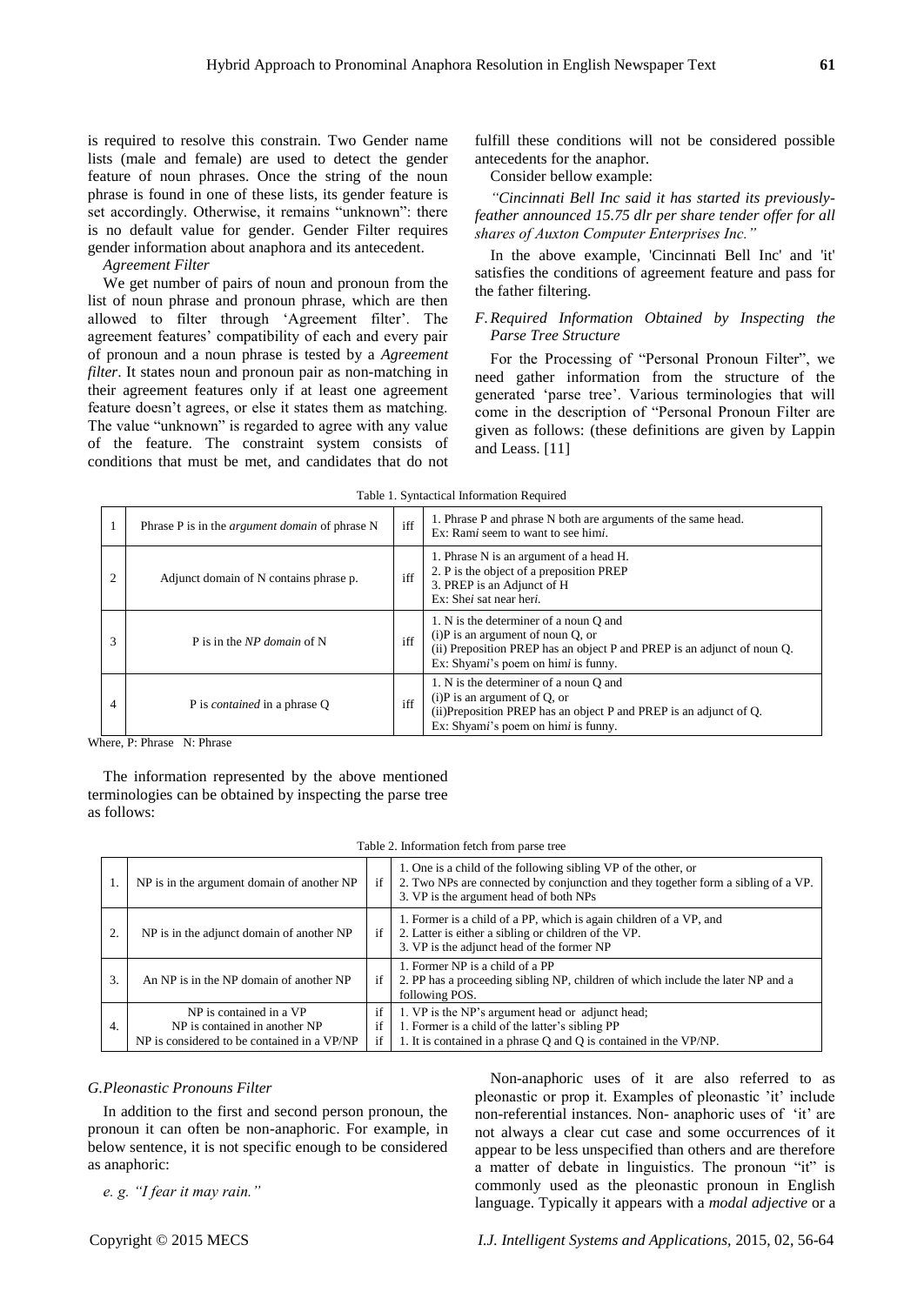*cognitive verb* in its passive participle form. A System uses the list of modal adjective and a cognitive verb in order to find pleonastic pronouns appearing in the predefined syntactic patterns. AAR system performs a pattern matching for each keyword 'it' and it is declared as pleonastic if the matching is successful.

# *H.Personal Pronoun Filter*

It is the most wide spread type of anaphora. Pronominal anaphora occurs at the level of personal pronouns, possessive pronouns, reflexive pronouns. The set of anaphoric pronouns consists of all third person personal (he, him, she, her, it, they, them), possessive (his, her, hers, its, their, theirs), reflexive (himself, herself, itself, themselves) pronouns in both singular and plural. Whereas, first and second person pronoun can often be non-anaphoric.

System is used to find out the "Third person pronouns" in their nominative, accusative or possessive case. Information obtained from the Parse Tree Structure plays a vital role for identifying the "Third person pronoun anaphora".

*e.g. "Sumitomo President Koh Komatsu told Reuters he is confident his bank can quickly regain its position."*

In the above example, 'he' and 'his' both refers to the 'Sumitomo President Koh Komatsu' were correctly identified by the personal pronoun filter.

# *I. Salience weights*

After applying agreement filter and personal pronoun filter a, there is a possibility that for a particular anaphora more than one potential candidate antecedent can be present. So, from the list of all potential antecedents which we obtained after applying agreement filter and personal pronoun filter final accurate candidate antecedent is chosen with the help of salience weight proposed by Shalom Lappin and Herbert J. Leass. Salience weight is assign to all potential candidate antecedents, and the one having highest salience weight is chosen finally for the anaphora antecedent pair.

#### *J. Inter-sentential and Intra-sentential Anaphora*

Both inter-sentential (sentence) anaphora and intrasentential (discourse) anaphora is identified by the system. Intra-sentential anaphora arises if the anaphora and its antecedent are present in the same sentence. On the other hand, inter-sentential anaphora is exhibited when antecedent is in a different sentence from the anaphora. Search limit or 'Anaphoric Accessibility Space' is defined as the 'n' previous sentence to anaphora, where value of 'n' varies according to the kind of anaphora. In our system we have consider the 'Anaphoric Accessibility Space' or the value of 'n' to be 3. Hence, if any anaphora is found by the system, it will check for its candidate antecedents in the 3 sentences previous to the sentence in which anaphora is present along with sentence in which anaphora is present.

Consider an example as follows:

*"The analysts agreed the bank was aggressive. It has expanded overseas, entered the lucrative securities* 

*business and geared up for domestic competition, but they questioned the wisdom of some of those moves."*

In the above example, 'It' refers to the 'Bank' and ' they' refers to the 'analysts' were correctly identified by the system. Above example represented the inter-sentential (sentence) anaphora. Whereas for the intra-sentential (discourse) anaphora consider the example as given bellow:

*"Locke said shareholders would be advised as soon as the discussions progressed and recommended that they keep their shares."*

In the above example, 'they' represents the 'shareholders' was correctly identifies by the system. [7]

# VII. EVALUATION

Testing of System performs manually. For the testing purpose, we have use 'Reuters Newspaper corpus'. In Reuters Newspaper corpus', total 4024 files are present in the test section and total 11,413 files are present in the Training section. In 'Reuters Newspaper corpus', files are present in total 91 various categories like housing, income, jobs, money-supply, livestock, retail, interest, silver, trade and so on in both test and training section. In the 'Reuters Newspaper corpus', total 15,437 files are present distributed over 91 different categories in both test and training section. Files in the 'Reuters Newspaper corpus' are present in TXT format, of minimum size 693 byte and maximum size of 4.3 kb approximately.

Table 3 shows that testing of system is performed on total 120 file of different categories of 'Reuters Newspaper corpus'. In these 120 files, total 442 anaphoraantecedent pairs were found out of which 362 pairs were correctly identified by the system. Hence, we can say that efficiency of the system is 81.9%. 120 files which we have used for the testing purpose are present in TXT format, of minimum size 693 byte and maximum size of 4.3 kb approximately. We can say that the average size of each file is 2.5 kb. On an average, we can say that each file contains approximately 4 pairs of anaphoraantecedent pair.

Table 3. System Performance

| Total File<br>considered | <b>Total Number</b><br>of Anaphora-<br>antecedent<br>Pairs Present | Number of<br>cases that the<br>system<br>resolves<br>correctly | Accuracy % |
|--------------------------|--------------------------------------------------------------------|----------------------------------------------------------------|------------|
| 120                      | 142                                                                | 362                                                            | 81.9%      |

In total 442 pairs of Anaphora-antecedent, all third person personal (he, him, she, her, it, they, them), possessive (his, her, hers, its, their, theirs), and reflexive (himself, herself, itself, themselves) pronouns in both singular and plural, are tested along with the occurrence of pleonastic it. From the result coming out from the experiment, system correctly founds total 27 pairs of third person personal from 45 pairs , 144 pairs of possessive pronouns from 167 pairs, and 191 occurrence of 'It'

Copyright © 2015 MECS *I.J. Intelligent Systems and Applications,* 2015, 02, 56-64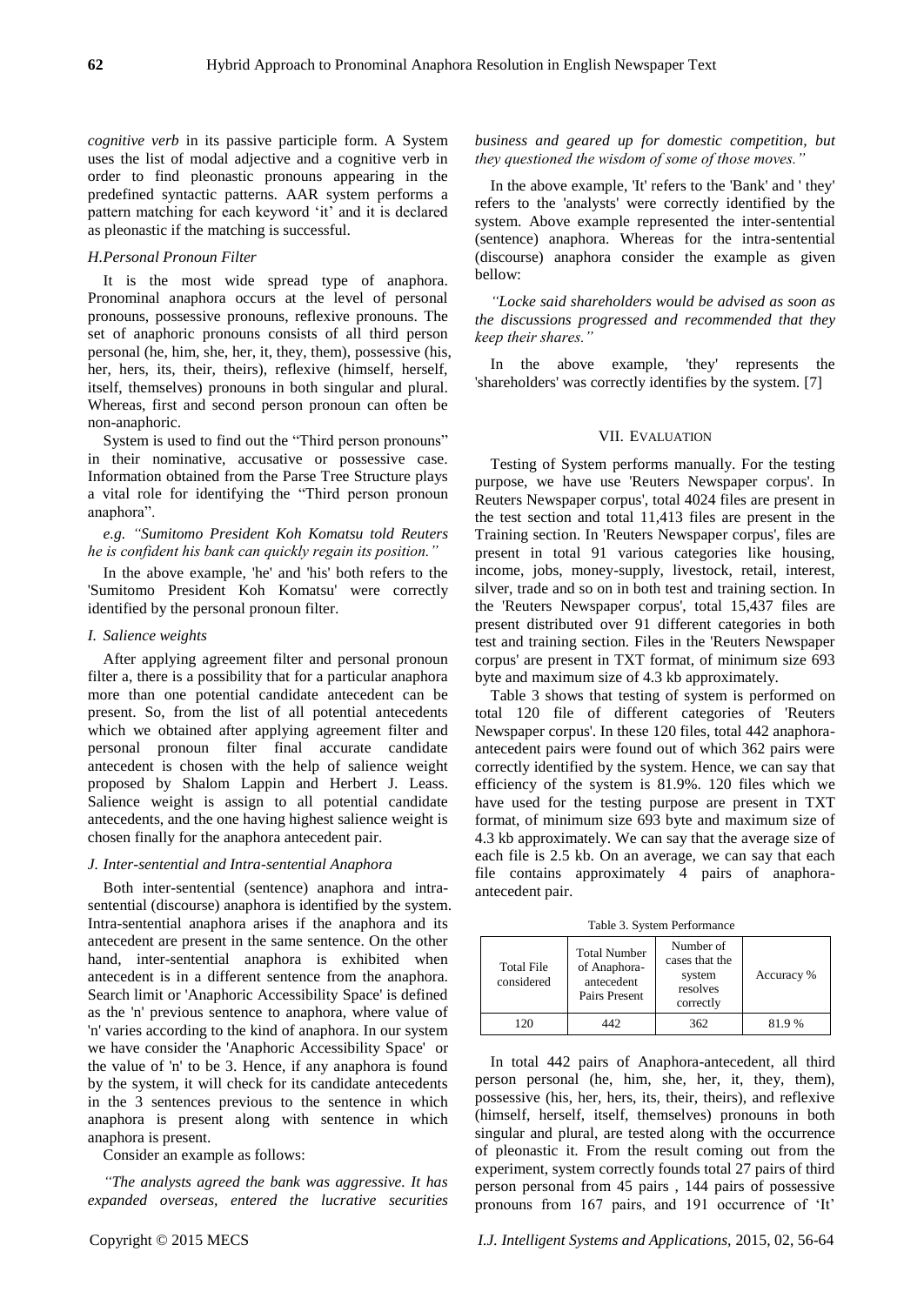pronouns from 230 pairs in both singular and plural form as shows in Fig. 3. Hence we can say that system have 60% efficiency to find third personal, 86.22% efficiency to find possessive pronoun and 83.04% efficiency in finding 'It' pronoun



Fig. 3. Performance of System

We can say that system almost founds of third person personal, 144 pairs of possessive and 191 pairs of reflexive pronouns In order to improve the performance of the system powerful personal pronoun and agreement filter plays an important role. The way in which implementation extract the grammatical roles by applying certain hand-crafted rules on the parse tree also affect the overall performance of the system. Use of knowledge rich charnak parser (parser05aug16) in system, also contributes in overall performance of the system.



Fig. 4. Efficiency of System in Percentage

Along with the intra-sentential anaphora system also finds inter-sentential anaphora. Out of the total 442 pairs of anaphora and antecedent, total 362 pairs were intrasentential and total 80 pairs were found to be intersentential. Out of total 362 intra-sentential pairs, system founds 293 anaphora-antecedent pair correctly and out of total 80 inter-sentential pair system finds 69 pairs correctly. Hence, efficiency of system to find intersentential and intra-sentential anaphora-antecedent pairs is 86.25 and 80.93 respectively, which is shown by Fig. 4 in a pictorial form.

## VIII.CONCLUSION AND FUTURE WORK

System uses the hybrid methodology which combines both constraint-based and preferences-based architectures, for resolving anaphors which is represented as above. System works efficiently in order to identify intersentential and intra-sentential antecedents of "Third person pronoun anaphors" and "Pleonastic it". The System at first defines an anaphoric accessibility space or search limit, then applies various constraints, and finally applies preferences for identifying correct antecedents. The gender features extraction methodology used by the system in the discourses is helpful to the promotion of resolution accuracy. The uses of knowledge rich Charniak parser are helpful to the promotion of the resolution accuracy. The proposed system which uses hybrid approach is able to deal with intra-sentential and inter-sentential anaphora in English text and includes an appropriate treatment of pleonastic pronouns. In contrast to most anaphora resolution approaches, our system operates in fully automatic mode to achieve optimal performance. Along With the growing interest in the field of natural language processing and its applications in various fields, anaphora resolution is worth considering for further language understanding and the discourses modelling.

### ACKNOWLEDGMENT

I take this opportunity to express my deepest gratitude and appreciation to all those who have helped me directly or indirectly towards the successful completion of this project. I want to thank God and my parents. I would like to express my sincere appreciation and gratitude to my guide Dr. Avinash Agrawal, Professor, Department of Computer Science & Engineering, RCOEM, Nagpur for his insightful advice, encouragement, guidance, critics, and valuable suggestions throughout the course of my project work. Without his continued support and interest, this thesis would not have been the same as presented here.

#### **REFERENCES**

- [1] Aarts Jan, Henk Barkema and Nelleke Oostdijk (1997), "The TOSCA-ICLE Tagset: Tagging Manual", TOSCA Research Group for Corpus Linguistics.
- [2] Baldwin, Breck (1997), "CogNIAC: high precision coreference with limited knowledge and linguistic resources", Proceedings of the ACL'97/EACL'97 workshop on Operational factors in practical, robust anaphora resolution
- [3] Cardie, Claire and Kiri Wagstaff (1999), "Noun Phrase Coreference as Clustering", Proceedings of the Joint Conference on Empirical Methods in Natural Language Processing and Very Large Corpora.
- [4] Chinatsu Aone and Scott William Bennett, "Evaluating Automated and Manual Acquisition of Anaphora Resolution Strategies", *International Workshop on Sharable Natural Language Resources (SNLR),*2000
- [5] Dagan, Ido and Alon Itai (1990), "Automatic processing of large corpora for the resolution of anaphora references", Proceedings of the 13th International Conference on Computational Linguistics (COLING'90), Vol. III, 1-3, Helsinki, Finland.